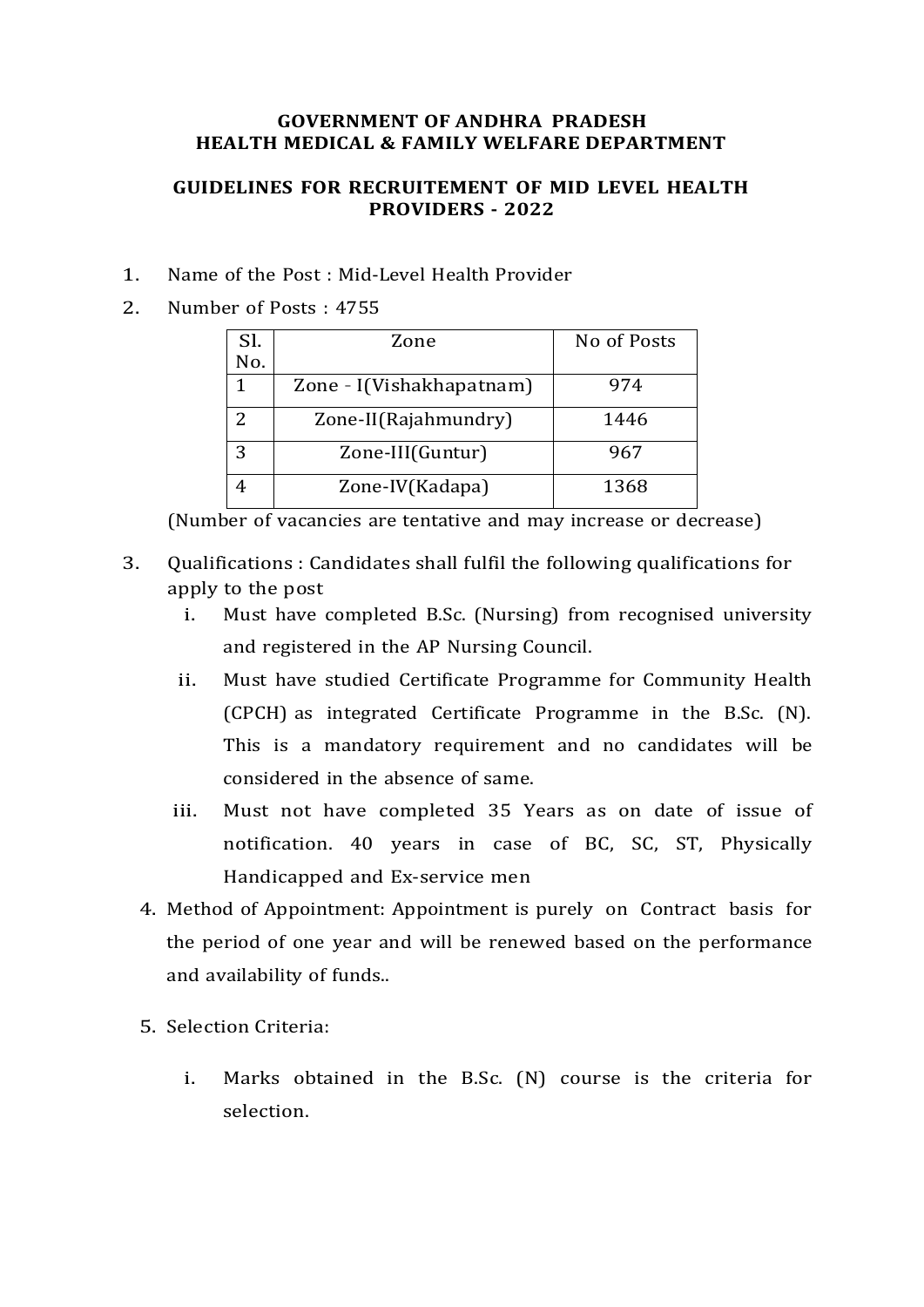- ii. Rule of reservations as per AP State and Subordinate Services Rules and presidential orders governing the local status are applicable for selection.
- 6. Recruitment process
	- i. Regional Director of Medical & Health Services, who is appointing authority, will conduct the recruitment process as per the guidelines and issue appointment orders to the selected candidates.
	- ii. Committee with the following officers shall ensure that recruitment process is completed as per the guidelines and schedule.
		- i. Director of Public Health & Family Welfare
		- ii. State Programme Manager, NHM
		- iii. Chief Administrative Officer, NHM
		- iv. Additional Director, MHN
		- v. Programme Officer, HWC
	- iii. Candidates shall submit the applications online only through website at hmfw.ap.gov.in, cfw.ap.nic.in. No application will be received physically.
	- iv. All the applications submitted online will be issued acknowledgement.
	- v. The following shall be uploaded by the candidates along with the submission of application online.
		- i. Passport size photograph
		- ii. SSC or equivalent examination
		- iii. Intermediate examination or 10 + 2 Examination
		- iv. B.SC (N) examination pass certificates
		- v. Marks Memos of B.Sc., (Nursing) all years
		- vi. Certificate of Permanent Registration in Andhra Pradesh Nursing & Midwives Council should be enclosed. In case of fresh pass outs, undertaking shall be given that registration certificate will be submitted before issue of appointment orders, if selected.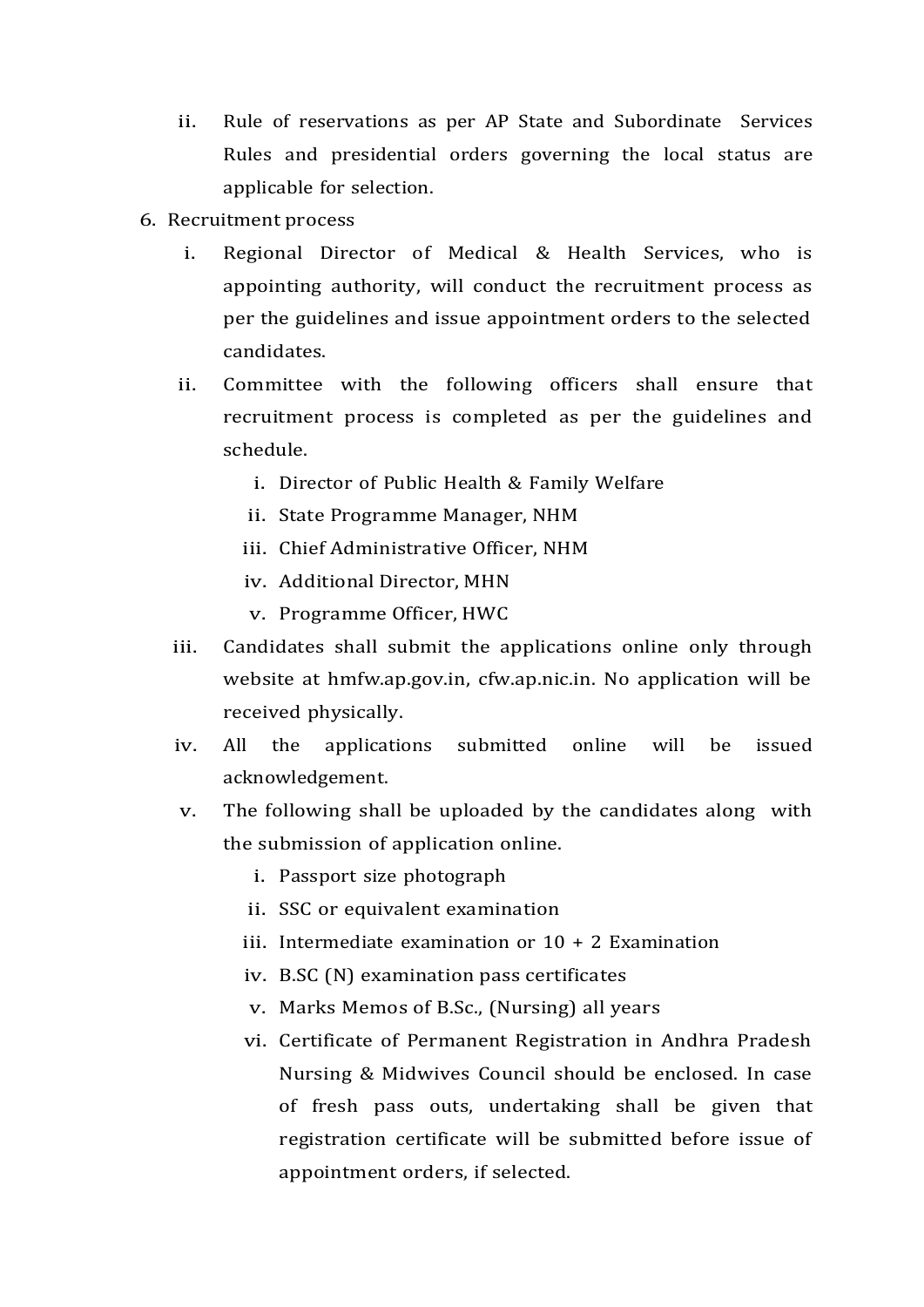- vii. Copy of Caste / Community Certificate in case of SC/ ST / BC/ EWS (with categorization) issued by the Revenue authority viz., Tahsildar / MRO / RDO Concerned. In the absence of proper caste certificate, the candidate will be treated as OC candidate
- viii. Study Certificates for the years 4<sup>th</sup> to 10<sup>th</sup> class from where the candidate studied. In case of non-submission of study certificates, candidate will be treated as Non Local.
	- ix. Copy of certificate for Physically handicapped (If applicable)
	- x. Copy of certificate for Ex-service men (If applicable)
	- xi. Copy of certificate in support of sports quota (If applicable)
- 7. RDM&HS will scrutinise all the applications submitted online and publish the provisional merit list in the website cfw.ap.nic.in and hmfw.ap.gov.in
- 8. Candidates can submit their objections if any to the respective RDM&HS through e-mail.
- 10. Every objection will be attended and final merit list shall be published in the website.
- 11. Provisional selection list will be published in website for objections.
- 12. After attending the objections on provisional selection list, final selection list will be published.
- 13. At every stage of recruitment, SMS will be sent to candidates on recruitment information.
- 14. Counselling will be conducted for allocation of place of postings and posting orders shall be issued to the selected MLHPs.